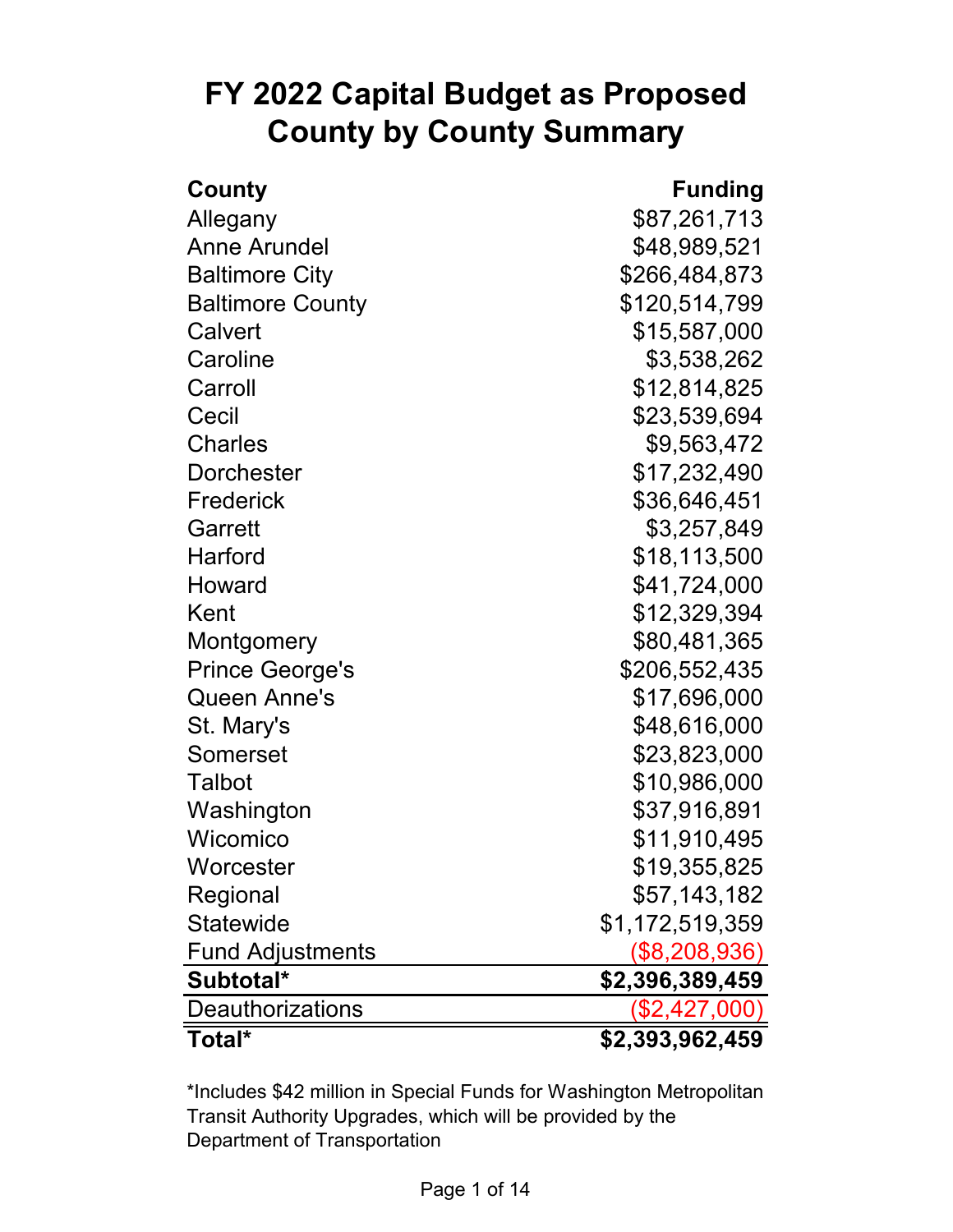| <b>Project Title</b>                                                                          | <b>Amount</b> | County       |                 | LD Agency    |
|-----------------------------------------------------------------------------------------------|---------------|--------------|-----------------|--------------|
| Allegany                                                                                      |               |              |                 |              |
| Frostburg State University - Education and Health Sciences Center                             | 46,655,000    | Allegany     | 1B              | <b>USM</b>   |
| Westernport Water Distribution System Improvements, Phases 5-7                                | 15,500,000    | Allegany     | 1A              | <b>MDE</b>   |
| Wastewater Parallel Pipeline from Mill Race to Combined Sewer Overflow Storage                | 14,954,974    | Allegany     | 1B              | <b>MDE</b>   |
| Fort Hill High School                                                                         | 1,708,000     | Allegany     | 1 <sup>C</sup>  | <b>MSDE</b>  |
| Decatur Street Crosstown Water Main Replacement (31-17-W)                                     | 1,657,116     | Allegany     | 1B              | <b>MDE</b>   |
| LaVale Library Renovation and Expansion                                                       | 1,637,000     | Allegany     | 1B              | <b>MSLA</b>  |
| Allegany College of Maryland - Technology Building Renovation, Phase 2                        | 1,416,000     | Allegany     | 1 <sub>C</sub>  | <b>MHEC</b>  |
| Frostburg Combined Sewer Overflow Elimination Project - George's Creek Headwaters Interceptor | 981,313       | Allegany     | 1A              | <b>MDE</b>   |
| Luke Water Distribution System                                                                | 722,000       | Allegany     | 1A              | <b>MDE</b>   |
| Cumberland Economic Development Corporation - Baltimore Street Access                         | 500,000       | Allegany     | 1B              | <b>MISC</b>  |
| Upper Georges Creek Stream Sealing Construction Phase 1                                       | 500,000       | Allegany     | 1B              | <b>MDE</b>   |
| Center for Career and Technical Education                                                     | 394,000       | Allegany     | 1B              | <b>MSDE</b>  |
| Rocky Gap State Park Boating Access Improvement and Bulkhead Replacement                      | 250,000       | Allegany     | 1B              | <b>DNR</b>   |
| Church Street Playground Improvements                                                         | 185,000       | Allegany     | 1B              | <b>DNR</b>   |
| Town of Westernport Boat Launch                                                               | 121,000       | Allegany     | 1A              | <b>DNR</b>   |
| Lonaconing - Town Parks Improvements                                                          | 80,310        | Allegany     | 1A              | <b>DNR</b>   |
| <b>Allegany Total</b>                                                                         | 87,261,713    |              |                 |              |
| <b>Anne Arundel</b>                                                                           |               |              |                 |              |
| Crofton Area High School                                                                      | 17,058,000    | Anne Arundel | 33              | <b>MSDE</b>  |
| North County High School                                                                      | 11,047,000    | Anne Arundel | 32              | <b>MSDE</b>  |
| Jessup Correctional Region Electrical Infrastructure Upgrade                                  | 3,681,000     | Anne Arundel | 32              | <b>DPSCS</b> |
| St. John's College - Renovation of Mellon Hall                                                | 3,300,000     | Anne Arundel | 30A             | <b>MISC</b>  |
| New Courts of Appeal Building                                                                 | 2,836,000     | Anne Arundel | 30A             | <b>BPW</b>   |
| State House Exterior and Grounds Restoration                                                  | 2,750,000     | Anne Arundel | 30A             | <b>BPW</b>   |
| Annapolis City Dock Stormwater and Flood Mitigation                                           | 1,400,000     | Anne Arundel | 30A             | <b>MDE</b>   |
| <b>Historic Annapolis Restoration</b>                                                         | 1,000,000     | Anne Arundel | 30A             | <b>MISC</b>  |
| Severn Intergenerational Center New Construction                                              | 800,000       | Anne Arundel | 32              | <b>MDOA</b>  |
| Serenity Sistas, Inc. - 1200/1202 West Street Acquisition and Renovation                      | 547,421       | Anne Arundel | 30A             | <b>MDH</b>   |
| People Encouraging People, Inc. - Affordable Housing Units Acquisition and Renovation         | 500,000       | Anne Arundel | 98              | <b>MDH</b>   |
| City of Annapolis - Stanton Community Center Renovation                                       | 400,000       | Anne Arundel | 30A             | <b>MISC</b>  |
| Rock Creek - DMPS Rehabilitation and Stockpiling                                              | 375,000       | Anne Arundel | 31B             | <b>DNR</b>   |
| Severn River Headwaters Maintenance Dredging                                                  | 375,000       | Anne Arundel | 33              | <b>DNR</b>   |
| Honeysuckle Drive - Shoreline Enhancements                                                    | 360,000       | Anne Arundel | 30 <sub>B</sub> | <b>DNR</b>   |
| Anne Arundel Medical Center - Pathways Inpatient and Outpatient Clinical Space Renovations    | 336,000       | Anne Arundel | 30A             | <b>MISC</b>  |
| Deale Beach - Shoreline Enhancements                                                          | 330,000       | Anne Arundel | 30 <sub>B</sub> | <b>DNR</b>   |
| Annapolis Adaptive Boating Center Construction                                                | 250,000       | Anne Arundel | 30A             | <b>DNR</b>   |
| City of Annapolis - Street End Floating Dock Installation                                     | 250,000       | Anne Arundel | 30A             | <b>DNR</b>   |
| DPSCS Correctional Institute for Women - Cell and Shower Accessibility Project                | 250,000       | Anne Arundel | 21              | <b>MDOD</b>  |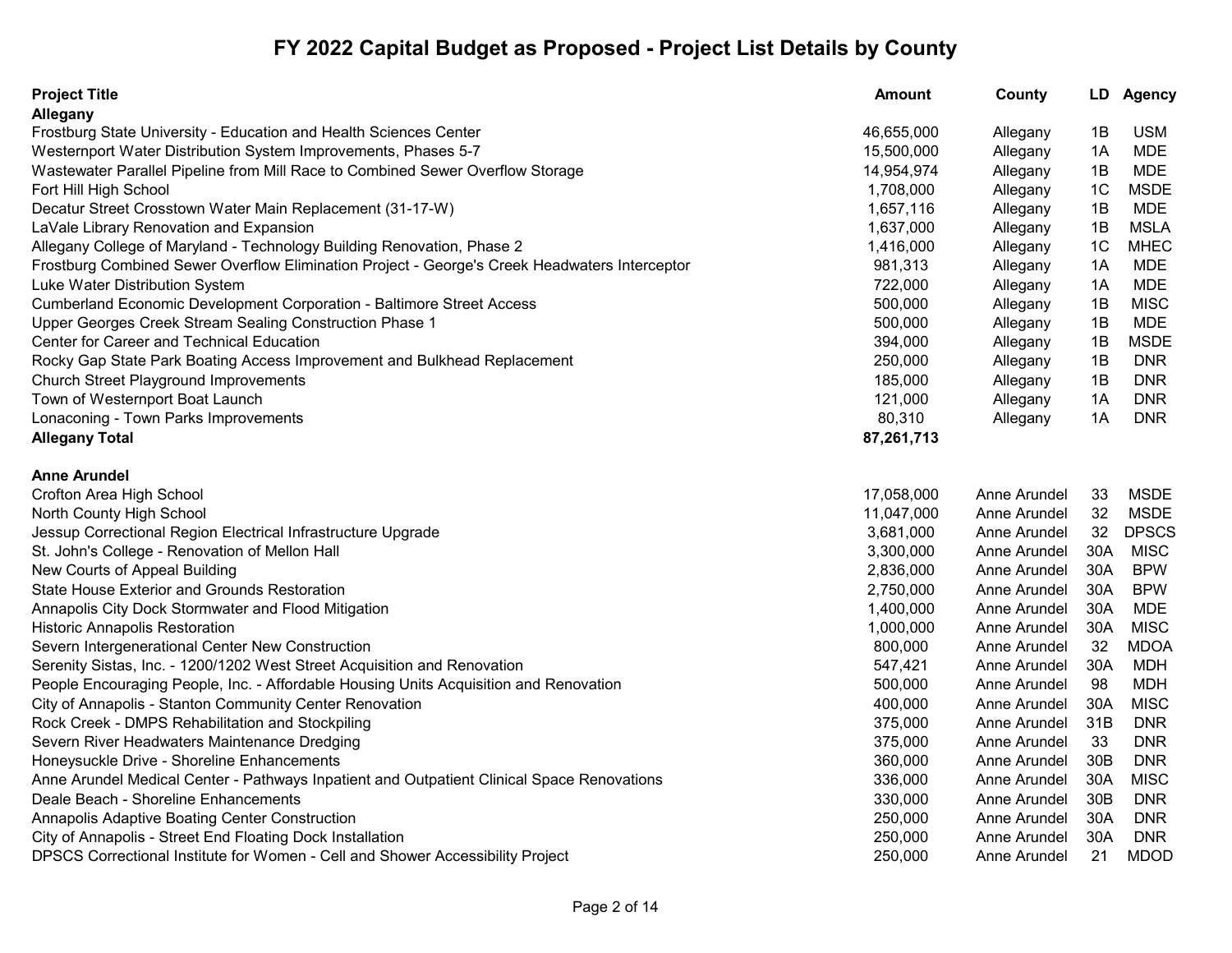| <b>Project Title</b>                                                                    | Amount     | County                | LD  | Agency      |
|-----------------------------------------------------------------------------------------|------------|-----------------------|-----|-------------|
| Sandy Point State Park - Boat Ramp and Marina Parking Area Improvements                 | 250,000    | Anne Arundel          | 33  | <b>DNR</b>  |
| Grays Creek and Hunters Harbor Maintenance Dredging                                     | 222,000    | Anne Arundel          | 31B | <b>DNR</b>  |
| New Riviera Beach Library                                                               | 163,000    | Anne Arundel          | 31B | <b>MSLA</b> |
| Dividing Creek Maintenance Dredging                                                     | 147,000    | Anne Arundel          | 33  | <b>DNR</b>  |
| Yantz Creek and Saltworks Creek Dredging                                                | 110,000    | Anne Arundel          | 33  | <b>DNR</b>  |
| Brewer Hill Cemetery - Storm Drain Repairs                                              | 100,000    | Anne Arundel          | 30A | <b>MISC</b> |
| National Cryptologic Museum Foundation - Cyber Center of Education and Innovation       | 100,000    | Anne Arundel          | 32  | <b>MISC</b> |
| Engineering of New Docks at Burtis Basin                                                | 51,000     | Anne Arundel          | 30A | <b>DNR</b>  |
| City of Annapolis Fire Boats - Equipment Purchase                                       | 1,100      | Anne Arundel          | 30A | <b>DNR</b>  |
| <b>Anne Arundel Total</b>                                                               | 48,989,521 |                       |     |             |
| <b>Baltimore City</b>                                                                   |            |                       |     |             |
| <b>Morgan State University</b>                                                          |            |                       |     |             |
| New Health and Human Services Building, Phase II                                        | 33,072,000 | <b>Baltimore City</b> | 43  | <b>MSU</b>  |
| Deferred Maintenance and Site Improvements                                              | 10,000,000 | <b>Baltimore City</b> | 43  | <b>MSU</b>  |
| Campus Expansion, Phase I - Lake Clifton High School Demolition                         | 932,000    | <b>Baltimore City</b> | 43  | <b>MSU</b>  |
| New Science Center, Phase I - Washington Service Center Demolition                      | 784,000    | <b>Baltimore City</b> | 43  | <b>MSU</b>  |
| Coppin State University - Percy Julian Building Renovation for the College of Business  | 32,851,000 | <b>Baltimore City</b> | 40  | <b>USM</b>  |
| Replacement of the Southwest Diversion Pressure Sewer Phase 1, SC-866                   | 24,887,676 | <b>Baltimore City</b> | 46  | <b>MDE</b>  |
| Herring Run Sewershed Inflow and Infiltration Reduction Projects SC-1005,1006, and 1007 | 23,459,424 | <b>Baltimore City</b> | 98  | <b>MDE</b>  |
| University of Maryland Medical System                                                   |            |                       |     |             |
| Comprehensive Cancer Treatment and Organ Transplant Center                              | 12,000,000 | <b>Baltimore City</b> | 40  | <b>UMMS</b> |
| R Adams Cowley Shock Trauma Center Renovation - Phase III                               | 2,500,000  | <b>Baltimore City</b> | 40  | <b>UMMS</b> |
| Druid Lake Tanks (WC-1204) #1                                                           | 11,966,873 | <b>Baltimore City</b> | 40  | MDE         |
| University of Maryland, Baltimore                                                       |            |                       |     |             |
| Central Electric Substation and Electric Infrastructure Upgrades                        | 11,307,000 | <b>Baltimore City</b> | 40  | <b>USM</b>  |
| Howard Hall - Accessible Entrance                                                       | 430,000    | <b>Baltimore City</b> | 40  | <b>MDOD</b> |
| Curb Ramps and Driveway Crossings Project                                               | 56,000     | <b>Baltimore City</b> | 40  | <b>MDOD</b> |
| Ashburton Reservoir Improvements (WC-1211) #1                                           | 11,019,627 | <b>Baltimore City</b> | 41  | <b>MDE</b>  |
| Gwynns Falls Sewershed Inflow and Infiltration Reduction - Project SC-1004              | 8,920,283  | <b>Baltimore City</b> | 98  | <b>MDE</b>  |
| Edgecombe Circle Elementary School #062                                                 | 8,765,000  | <b>Baltimore City</b> | 40  | <b>MSDE</b> |
| Wastewater Engineering Services for the Rehab of High Level Interceptor SC-985          | 8,262,000  | <b>Baltimore City</b> | 98  | <b>MDE</b>  |
| Yorkwood Elementary School #219                                                         | 7,366,000  | <b>Baltimore City</b> | 43  | <b>MSDE</b> |
| Program Open Space - Baltimore City Direct Grant                                        | 6,000,000  | <b>Baltimore City</b> | 98  | <b>DNR</b>  |
| Maryland Zoo in Baltimore - Infrastructure Improvements                                 | 4,750,000  | <b>Baltimore City</b> | 40  | <b>MISC</b> |
| Roland Park - Small Diameter Sewer Main Replacement - Jones Falls SH SC-978             | 4,541,045  | <b>Baltimore City</b> | 98  | <b>MDE</b>  |
| Improvements to Horner's Lane Siphon Across Armistead Run SC-969                        | 4,470,733  | <b>Baltimore City</b> | 45  | <b>MDE</b>  |
| Fallstaff Elementary/Middle School #241                                                 | 4,147,000  | <b>Baltimore City</b> | 41  | <b>MSDE</b> |
| Charles Carroll Barrister Elementary School #034                                        | 3,499,000  | <b>Baltimore City</b> | 40  | <b>MSDE</b> |
| Johns Hopkins University - Renovation of Milton S. Eisenhower Library                   | 3,300,000  | Baltimore City        | 40  | <b>MISC</b> |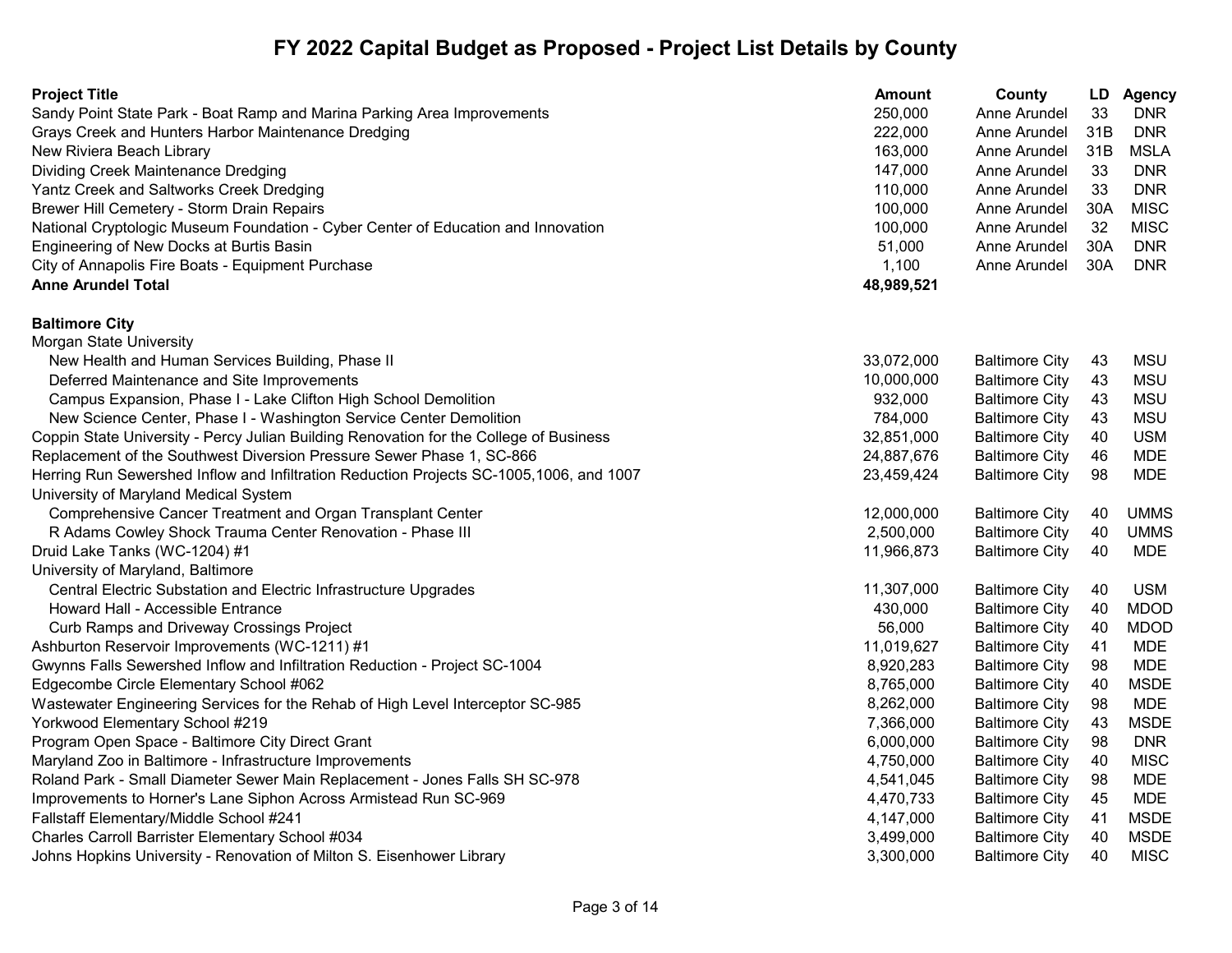| <b>Project Title</b>                                                                                  | <b>Amount</b> | County                | LD              | <b>Agency</b> |
|-------------------------------------------------------------------------------------------------------|---------------|-----------------------|-----------------|---------------|
| Paul Laurence Dunbar Middle School #133                                                               | 2,899,000     | <b>Baltimore City</b> | 45              | <b>MSDE</b>   |
| Baltimore City Juvenile Justice Center - Education Expansion                                          | 2,550,000     | <b>Baltimore City</b> | 40              | <b>DJS</b>    |
| Sanitary Sewer Collection System Improvement - Jones Falls SH - Glen Ave SC-946R                      | 2,274,212     | <b>Baltimore City</b> | 41              | <b>MDE</b>    |
| Lexington Market Revitalization                                                                       | 2,000,000     | <b>Baltimore City</b> | 40              | <b>MISC</b>   |
| National Aquarium in Baltimore                                                                        | 2,000,000     | <b>Baltimore City</b> | 46              | <b>MISC</b>   |
| Maryland School for the Blind: Newcomer, Case, and Campbell Halls                                     | 1,623,000     | <b>Baltimore City</b> | 45              | <b>MSDE</b>   |
| Garrett Heights Elementary/Middle School #212                                                         | 1,344,000     | <b>Baltimore City</b> | 43              | <b>MSDE</b>   |
| Tuerk House, Inc. - Treatment Center Renovation                                                       | 1,300,000     | <b>Baltimore City</b> | 40              | <b>MDH</b>    |
| Baltimore City Community College - Deferred Maintenance                                               | 1,250,000     | <b>Baltimore City</b> | 41              | <b>BCCC</b>   |
| Park West Health System, Inc. - Belvedere Avenue Location Addition and Renovation                     | 1,100,000     | <b>Baltimore City</b> | 41              | <b>MDH</b>    |
| Digital Harbor High School #416                                                                       | 1,080,000     | <b>Baltimore City</b> | 46              | <b>MSDE</b>   |
| Kennedy Krieger Children's Hospital - Fairmount Project - Renovation of Outpatient Space              | 1,000,000     | <b>Baltimore City</b> | 46              | <b>MISC</b>   |
| <b>KEYS Development - KEYS Community Healing Center</b>                                               | 1,000,000     | <b>Baltimore City</b> | 40              | <b>MISC</b>   |
| Sinai Hospital of Baltimore, Inc. - Community Primary and Specialty Care Complex                      | 1,000,000     | <b>Baltimore City</b> | 41              | <b>MISC</b>   |
| Gwynn Falls Elementary School #060                                                                    | 713,000       | <b>Baltimore City</b> | 40              | <b>MSDE</b>   |
| The YMCA of Central Maryland - Infrastructure Improvements and New YMCA Family Center                 | 565,000       | <b>Baltimore City</b> | 98              | <b>MISC</b>   |
| Helping Up Mission - Women's and Children's Center                                                    | 500,000       | <b>Baltimore City</b> | 46              | <b>MISC</b>   |
| Hippodrome Foundation - France-Merrick Performing Arts Center Renovation                              | 500,000       | <b>Baltimore City</b> | 40              | <b>MISC</b>   |
| Level82 Fund - Hilton Recreation Center Renovation                                                    | 500,000       | <b>Baltimore City</b> | 44A             | <b>MISC</b>   |
| Living Classrooms Foundation                                                                          |               |                       |                 |               |
| Opportunity Hub - Renovation                                                                          | 500,000       | <b>Baltimore City</b> | 46              | <b>MISC</b>   |
| Marina Replacement and Improvements                                                                   | 350,000       | <b>Baltimore City</b> | 46              | <b>DNR</b>    |
| Maryland Center for History and Culture - Building Renovations                                        | 500,000       | <b>Baltimore City</b> | 40              | <b>MISC</b>   |
| Nexus-Woodbourne Family Healing - Capital Improvements                                                | 500,000       | <b>Baltimore City</b> | 43              | <b>MISC</b>   |
| Peale Center - Renovation                                                                             | 150,000       | <b>Baltimore City</b> | 46              | <b>MISC</b>   |
| <b>Baltimore City Total</b>                                                                           | 266,484,873   |                       |                 |               |
| <b>Baltimore County</b>                                                                               |               |                       |                 |               |
| <b>Towson University</b>                                                                              |               |                       |                 |               |
| New College of Health Professions Building                                                            | 50,684,000    | Baltimore Co.         | 42A             | <b>USM</b>    |
| Stephens Hall Restrooms Accessibility Improvements                                                    | 140,000       | Baltimore Co.         | 42A             | <b>MDOD</b>   |
| New Northeast Area Elementary School                                                                  | 16,056,000    | Baltimore Co.         | 8               | <b>MSDE</b>   |
| Red House Run Elementary School                                                                       | 14,421,000    | Baltimore Co.         | 8               | <b>MSDE</b>   |
| Druid Lake Tanks (WC-1204) #2                                                                         | 8,896,546     | Baltimore Co.         | 40              | <b>MDE</b>    |
| Ashburton Reservoir Improvements (WC-1211) #2                                                         | 8,396,353     | Baltimore Co.         | 41              | <b>MDE</b>    |
| University of Maryland, Baltimore County - Utility Upgrades and Site Improvements                     | 6,936,000     | Baltimore Co.         | 12              | <b>USM</b>    |
| Community College of Baltimore County - Essex - Wellness and Athletics Center Renovation and Addition | 4,214,000     | Baltimore Co.         | $6\phantom{1}6$ | <b>MHEC</b>   |
| Woodstock - Wastewater Treatment Plant Upgrades                                                       | 3,514,000     | Baltimore Co.         | 10              | <b>MES</b>    |
| MedStar Franklin Square Hospital - New Surgical Tower                                                 | 1,500,000     | Baltimore Co.         | 6               | <b>MISC</b>   |
| University of Maryland St. Joseph Medical Center - Pediatrics and Pediatric After Hours Relocation    | 970,000       | Baltimore Co.         | 42A             | <b>MISC</b>   |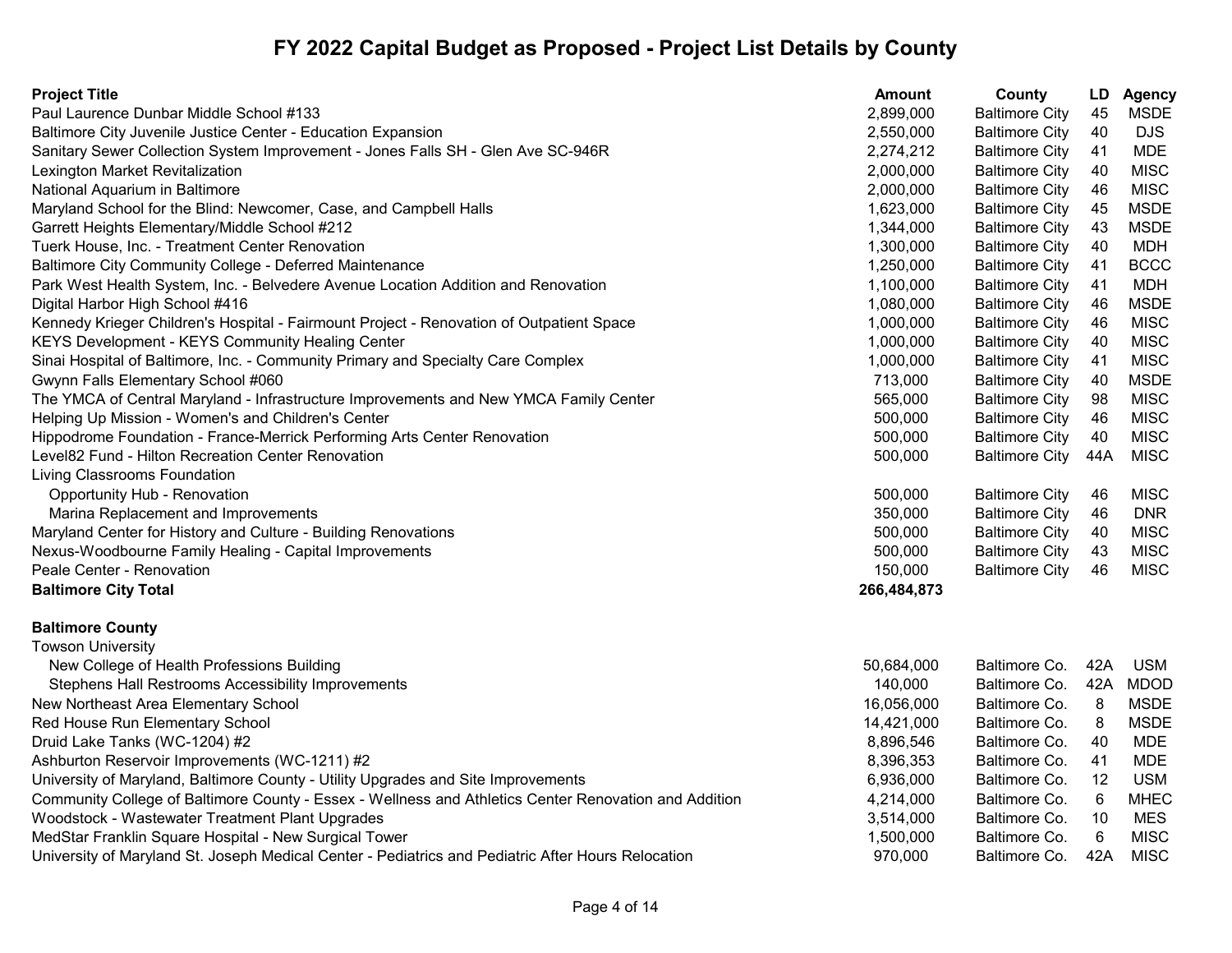| <b>Project Title</b>                                                                                  | <b>Amount</b> | County        | LD             | <b>Agency</b> |
|-------------------------------------------------------------------------------------------------------|---------------|---------------|----------------|---------------|
| Sheppard Pratt Health System - Diverting Behavioral Health Emergency Room Visits, Admissions Redesign | 952,000       | Baltimore Co. | 42A            | <b>MISC</b>   |
| Baltimore Medical System, Inc. - New Dental Clinic Construction                                       | 800,000       | Baltimore Co. | 6              | <b>MDH</b>    |
| Maryland State Fair - Renovations                                                                     | 500,000       | Baltimore Co. | 42B            | <b>MISC</b>   |
| Pearlstone Center - Campus Renovation and Expansion                                                   | 500,000       | Baltimore Co. | 10             | <b>MISC</b>   |
| Pikesville Armory Foundation - Pikesville Armory Renovation                                           | 500,000       | Baltimore Co. | 11             | <b>MISC</b>   |
| North Point State Park - Waterfront Improvements                                                      | 343,000       | Baltimore Co. | $6\phantom{1}$ | <b>DNR</b>    |
| Key Point Health Services, Inc. - Residential Property Acquisition                                    | 315,000       | Baltimore Co. | 44B            | <b>MDH</b>    |
| Main Street Housing, Inc. - Multi-unit Property Acquisition and Renovation                            | 306,900       | Baltimore Co. | 98             | <b>MDH</b>    |
| Edgemere Senior Center HVAC Equipment Replacement                                                     | 250,000       | Baltimore Co. | 6              | <b>MDOA</b>   |
| Gunpowder Falls State Park - Dundee Creek Marina Pier and Utility Upgrades                            | 200,000       | Baltimore Co. | $\overline{7}$ | <b>DNR</b>    |
| Overlea-Fullerton Senior Center HVAC Equipment Replacement                                            | 55,000        | Baltimore Co. | 8              | <b>MDOA</b>   |
| Bowleys Quarters Volunteer Fire Department - New Fire and Rescue Vessel                               | 50,000        | Baltimore Co. | 98             | <b>DNR</b>    |
| Baltimore County Fire Department - New Fire and Rescue Vessel                                         | 15,000        | Baltimore Co. | 98             | <b>DNR</b>    |
| <b>Baltimore County Total</b>                                                                         | 120,514,799   |               |                |               |
| <b>Calvert</b>                                                                                        |               |               |                |               |
| <b>Beach Elementary School</b>                                                                        | 9,349,000     | Calvert       | 27C            | <b>MSDE</b>   |
| Maryland Archaeological Conservation Laboratory Expansion and Renovation                              | 2,653,000     | Calvert       | 27C            | <b>MDP</b>    |
| New Twin Beaches Library                                                                              | 2,000,000     | Calvert       | 27B            | <b>MSLA</b>   |
| Replace Underground Fuel Storage Tanks - Prince Frederick State Police Barrack U                      | 1,000,000     | Calvert       | 27C            | <b>BPW</b>    |
| Chesapeake Beach Dredge Material Placement Site                                                       | 250,000       | Calvert       | 5              | <b>DNR</b>    |
| Calvert Marine Museum Boat Basin Pier and Bulkhead Replacement                                        | 200,000       | Calvert       | 29C            | <b>DNR</b>    |
| North Beach - Wetlands Overlook Park Nature Center                                                    | 110,000       | Calvert       | 27C            | <b>DNR</b>    |
| St. Leonard Volunteer Fire Department - New Fire and Rescue Vessel                                    | 25,000        | Calvert       | 98             | <b>DNR</b>    |
| <b>Calvert Total</b>                                                                                  | 15,587,000    |               |                |               |
| <b>Caroline</b>                                                                                       |               |               |                |               |
| <b>Greensboro Elementary School</b>                                                                   | 2,916,000     | Caroline      | 36             | <b>MSDE</b>   |
| Denton - Fourth Street Park                                                                           | 197,262       | Caroline      | 36             | <b>DNR</b>    |
| Choptank Marina                                                                                       |               |               |                |               |
| Auxiliary Parking Lot Expansion and Permanent Surfacing                                               | 150,000       | Caroline      | 37B            | <b>DNR</b>    |
| Redesign of Fuel Tank and Seawall Engineering                                                         | 55,000        | Caroline      | 37B            | <b>DNR</b>    |
| Tuckahoe State Park - Boat Ramp Replacement                                                           | 150,000       | Caroline      | 36             | <b>DNR</b>    |
| Denton Library Renovation                                                                             | 70,000        | Caroline      | 36             | <b>MSLA</b>   |
| <b>Caroline Total</b>                                                                                 | 3,538,262     |               |                |               |
| Carroll                                                                                               |               |               |                |               |
| Carroll County Career and Technology Center                                                           | 9,463,000     | Carroll       | 5              | <b>MSDE</b>   |
| Way Station, Inc. - HVAC Systems Replacement                                                          | 1,200,000     | Carroll       | 5              | <b>MDH</b>    |
| <b>Carroll County Public Safety Training Center</b>                                                   | 1,000,000     | Carroll       | 5              | <b>MISC</b>   |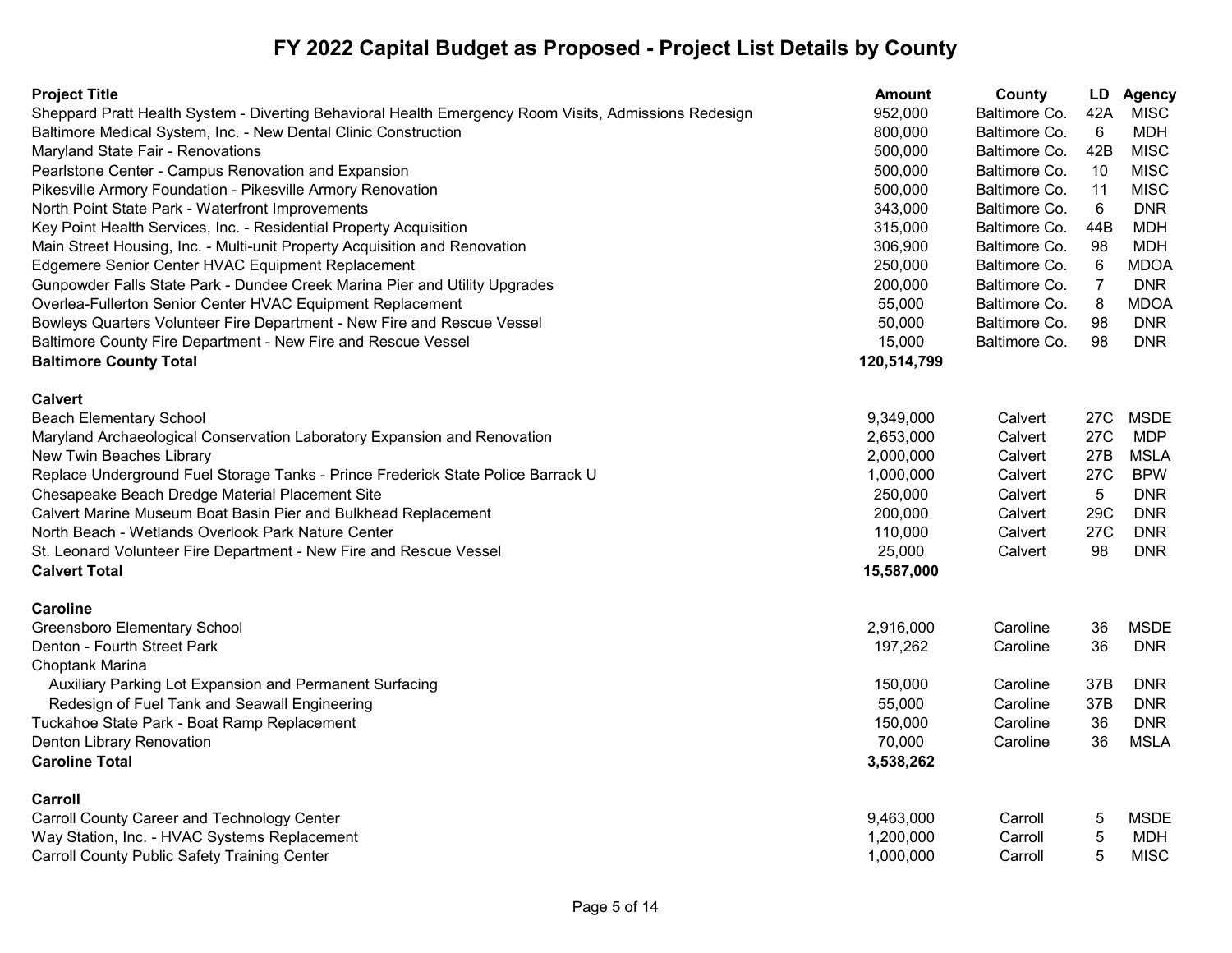| <b>Project Title</b>                                                                   | Amount     | County            | LD         | <b>Agency</b> |
|----------------------------------------------------------------------------------------|------------|-------------------|------------|---------------|
| Carroll Hospital Center - Surgical Peri-Operative and Post-Anesthesia Care Project     | 756,000    | Carroll           | $\sqrt{5}$ | <b>MISC</b>   |
| Hampstead - War Memorial Park Revitalization                                           | 200,000    | Carroll           | 5          | <b>DNR</b>    |
| Morgan Run Trout Stream Accessibility Improvements                                     | 145,000    | Carroll           | 5          | <b>MDOD</b>   |
| New Windsor - Town Park Renovations                                                    | 50,825     | Carroll           | 5          | <b>DNR</b>    |
| <b>Carroll Total</b>                                                                   | 12,814,825 |                   |            |               |
| <b>Cecil</b>                                                                           |            |                   |            |               |
| Perryville Wastewater Treatment Plant Enhanced Nutrient Removal Refinements            | 5,721,769  | Cecil             | 35A        | MDE           |
| Elk Neck Wastewater Treatment Plant Enhanced Nutrient Removal Upgrade                  | 4,837,925  | Cecil             | 35A        | <b>MDE</b>    |
| Cecil College - Entrance, Roadway, and Facilities Management Building                  | 3,776,000  | Cecil             | 35B        | <b>MHEC</b>   |
| Connect Triumph Industrial Park to County Sanitary Sewer                               | 3,575,000  | Cecil             | 36         | <b>MDE</b>    |
| <b>Chesapeake City Elementary School</b>                                               | 2,955,000  | Cecil             | 36         | <b>MSDE</b>   |
| Cecil Manor Elementary School                                                          | 1,574,000  | Cecil             | 35A        | <b>MSDE</b>   |
| Bainbridge Naval Training Center Site Redevelopment                                    | 500,000    | Cecil             | 35A        | <b>MISC</b>   |
| NorthBay Education - Capital Improvements                                              | 500,000    | Cecil             | 36         | <b>MISC</b>   |
| Montgomery Brothers Dump Site Hazardous Substance Clean-up                             | 100,000    | Cecil             | 35A        | <b>MDE</b>    |
| <b>Cecil Total</b>                                                                     | 23,539,694 |                   |            |               |
| <b>Charles</b>                                                                         |            |                   |            |               |
| Benjamin Stoddert Middle School                                                        | 5,174,000  | Charles           | 28         | <b>MSDE</b>   |
| Dr. Gustavus Brown Elementary School                                                   | 3,294,000  | Charles           | 28         | <b>MSDE</b>   |
| Eva Turner Elementary School                                                           | 732,000    | Charles           | 28         | <b>MSDE</b>   |
| Town of La Plata MS4 Stormwater Upgrades                                               | 213,472    | Charles           | 28         | <b>MDE</b>    |
| Maryland Veterans Memorial Museum at Patriot Park                                      | 150,000    | Charles           | 28         | <b>MISC</b>   |
| <b>Charles Total</b>                                                                   | 9,563,472  |                   |            |               |
| <b>Dorchester</b>                                                                      |            |                   |            |               |
| Valley Proteins Water and Wastewater Treatment Plant Enhanced Nutrient Removal Upgrade | 12,786,550 | <b>Dorchester</b> | 37B        | MDE           |
| Cambridge/South Dorchester High School                                                 | 1,725,000  | Dorchester        | 37A        | <b>MSDE</b>   |
| <b>Choptank Elementary School</b>                                                      | 1,133,000  | Dorchester        | 37A        | <b>MSDE</b>   |
| Delmarva Community Services - Chesapeake Grove Intergenerational Center                | 500,000    | <b>Dorchester</b> | 37A        | <b>MISC</b>   |
| Cambridge Municipal Marina Improvements                                                | 250,000    | Dorchester        | 37B        | <b>DNR</b>    |
| Crocheron Boat Ramp Repairs and Improvements                                           | 250,000    | Dorchester        | 37B        | <b>DNR</b>    |
| Smithville Boat Ramp Repairs and Improvements                                          | 250,000    | Dorchester        | 37B        | <b>DNR</b>    |
| Cambridge - Cornish Park Revitalization                                                | 200,900    | <b>Dorchester</b> | 37A        | <b>DNR</b>    |
| Vienna - Vienna Playground Upgrade                                                     | 137,040    | Dorchester        | 37A        | <b>DNR</b>    |
| <b>Dorchester Total</b>                                                                | 17,232,490 |                   |            |               |
| <b>Frederick</b>                                                                       |            |                   |            |               |
| Maryland School for the Deaf - Veditz Building Renovation                              | 5,014,000  | Frederick         | ЗA         | <b>MSD</b>    |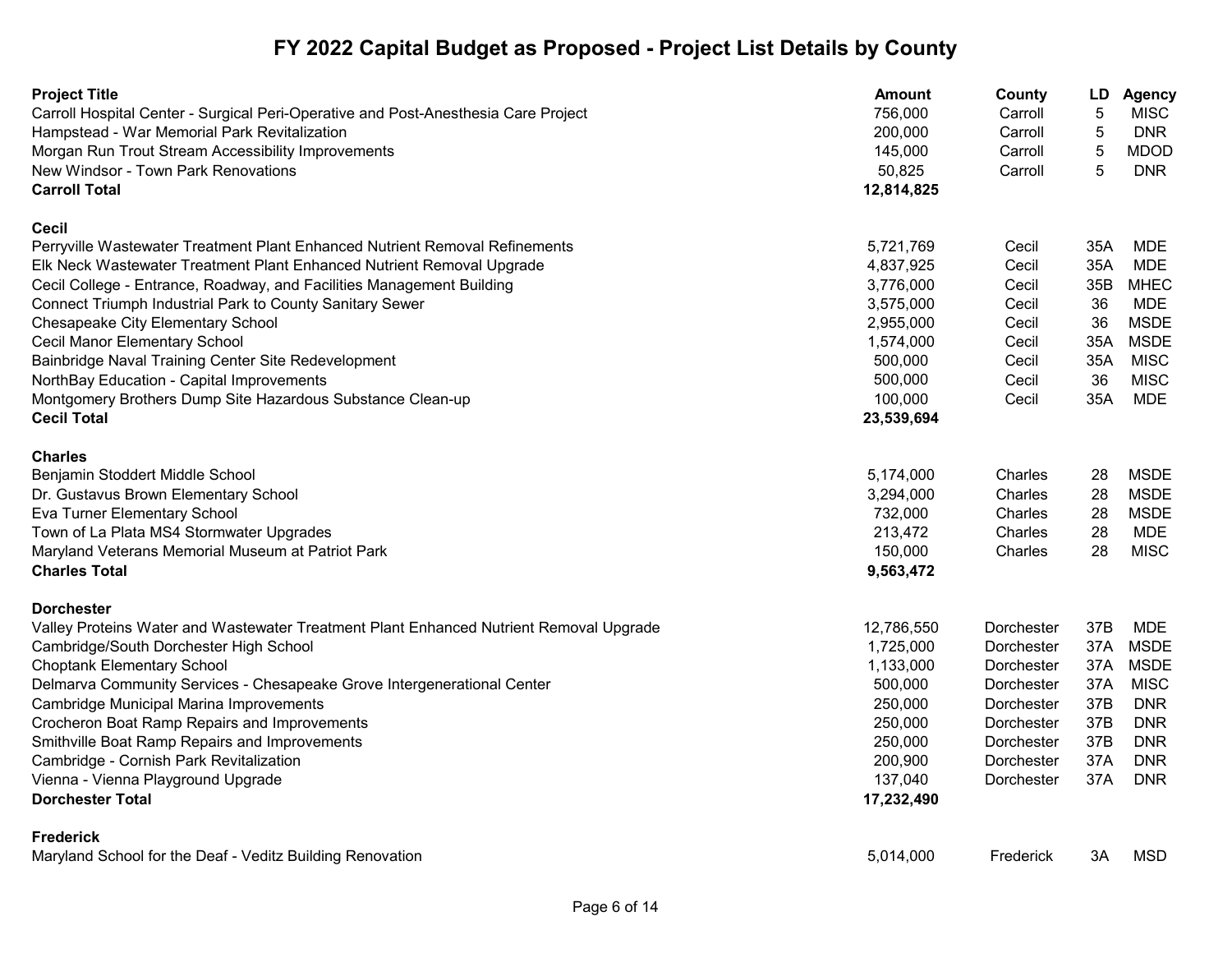| <b>Project Title</b>                                                                                     | <b>Amount</b> | County    | LD  | <b>Agency</b> |
|----------------------------------------------------------------------------------------------------------|---------------|-----------|-----|---------------|
| <b>Blue Heron Elementary School</b>                                                                      | 4,500,000     | Frederick | 4   | <b>MSDE</b>   |
| <b>Waverley Elementary School</b>                                                                        | 4,050,000     | Frederick | 3A  | <b>MSDE</b>   |
| <b>Rock Creek School</b>                                                                                 | 3,600,000     | Frederick | 3A  | <b>MSDE</b>   |
| Urbana Elementary School                                                                                 | 3,073,000     | Frederick | 3B  | <b>MSDE</b>   |
| Frederick Community College - Linganore Hall Renovation                                                  | 3,048,000     | Frederick | ЗA  | <b>MHEC</b>   |
| Frederick County Adult Detention Center - Phase IV Medical Addition                                      | 2,809,000     | Frederick | 3B  | <b>DPSCS</b>  |
| <b>Brunswick Elementary School</b>                                                                       | 2,500,000     | Frederick | 4   | <b>MSDE</b>   |
| Victor Cullen Youth Center - Wastewater Treatment Plant and Collection System Upgrade                    | 2,000,000     | Frederick | ЗA  | <b>MES</b>    |
| Mount St. Mary's University - Construction of an Addition to the Coad Science Building                   | 1,400,000     | Frederick | 4   | <b>MISC</b>   |
| New Middletown Library                                                                                   | 1,000,000     | Frederick | 4   | <b>MSLA</b>   |
| Town of Emmitsburg - Water Treatment Plant Water Clarifier                                               | 1,000,000     | Frederick | 4   | <b>MISC</b>   |
| YMCA of Frederick County - South County Family YMCA                                                      | 565,000       | Frederick | 3A  | <b>MISC</b>   |
| City of Brunswick - New Emergency Operations Center, Public Works, and Police Department Building        | 500,000       | Frederick | 4   | <b>MISC</b>   |
| <b>Cunningham Falls State Park</b>                                                                       |               |           |     |               |
| Route 77 Sewer Line Upgrade                                                                              | 500,000       | Frederick | 3A  | MES           |
| Water Treatment Plant - Microcystin Treatment System                                                     | 256,000       | Frederick | 3A  | <b>MES</b>    |
| <b>Boating Accessibility Improvements</b>                                                                | 150,000       | Frederick | 4   | <b>DNR</b>    |
| New Green Valley Fire Station Water and Sewer Line Extension                                             | 500,000       | Frederick | ЗA  | <b>MISC</b>   |
| <b>Frederick County Animal Control Addition</b>                                                          | 100,000       | Frederick | 3A  | <b>MISC</b>   |
| Community Arts! LLC - Frederick Sports Mural                                                             | 50,000        | Frederick | 3A  | <b>MISC</b>   |
| New Market - Community Park Basketball Court                                                             | 31,451        | Frederick | 4   | <b>DNR</b>    |
| <b>Frederick Total</b>                                                                                   | 36,646,451    |           |     |               |
| <b>Garrett</b>                                                                                           |               |           |     |               |
| New Germany State Park - Water and Wastewater Treatment Plants and Water Collection System Upgrades      | 1,359,000     | Garrett   | 1A  | <b>MES</b>    |
| Garrett College - Community Education and Performing Arts Center                                         | 700,000       | Garrett   | 1A  | <b>MISC</b>   |
| Garrett County - High School Athletic Facility Renovations                                               | 500,000       | Garrett   | 1A  | <b>MISC</b>   |
| Western Maryland Health Care Corp. - Mountain Laurel Medical Center Partial Renovation                   | 373,849       | Garrett   | 1A  | <b>MDH</b>    |
| Deep Creek Lake State Park - Boat Dock Replacement and Boat Area Repairs                                 | 200,000       | Garrett   | 1A  | <b>DNR</b>    |
| Oakland - Broadford Park Multi-Use Trails                                                                | 125,000       | Garrett   | 1A  | <b>DNR</b>    |
| <b>Garrett Total</b>                                                                                     | 3,257,849     |           |     |               |
| <b>Harford</b>                                                                                           |               |           |     |               |
| Joppatowne High School                                                                                   | 5,982,000     | Harford   | 7   | <b>MSDE</b>   |
| Maryland Army National Guard - Havre de Grace CSMS Surface Equipment and Automotive Maintenance Facility | 5,028,000     | Harford   | 34A | <b>DMIL</b>   |
| Harford Community College - Chesapeake Welcome Center Renovation and Addition                            | 2,817,000     | Harford   | 34B | <b>MHEC</b>   |
| <b>Center for Educational Opportunity</b>                                                                | 2,231,000     | Harford   | 34A | <b>MSDE</b>   |
| <b>Bel Air Middle School</b>                                                                             | 1,355,000     | Harford   | 34B | <b>MSDE</b>   |
| Susquehanna State Park - Campground Accessibility Improvements                                           | 210,000       | Harford   | 34A | <b>MDOD</b>   |
| Aberdeen - Rock Glenn Park                                                                               | 157,000       | Harford   | 1A  | <b>DNR</b>    |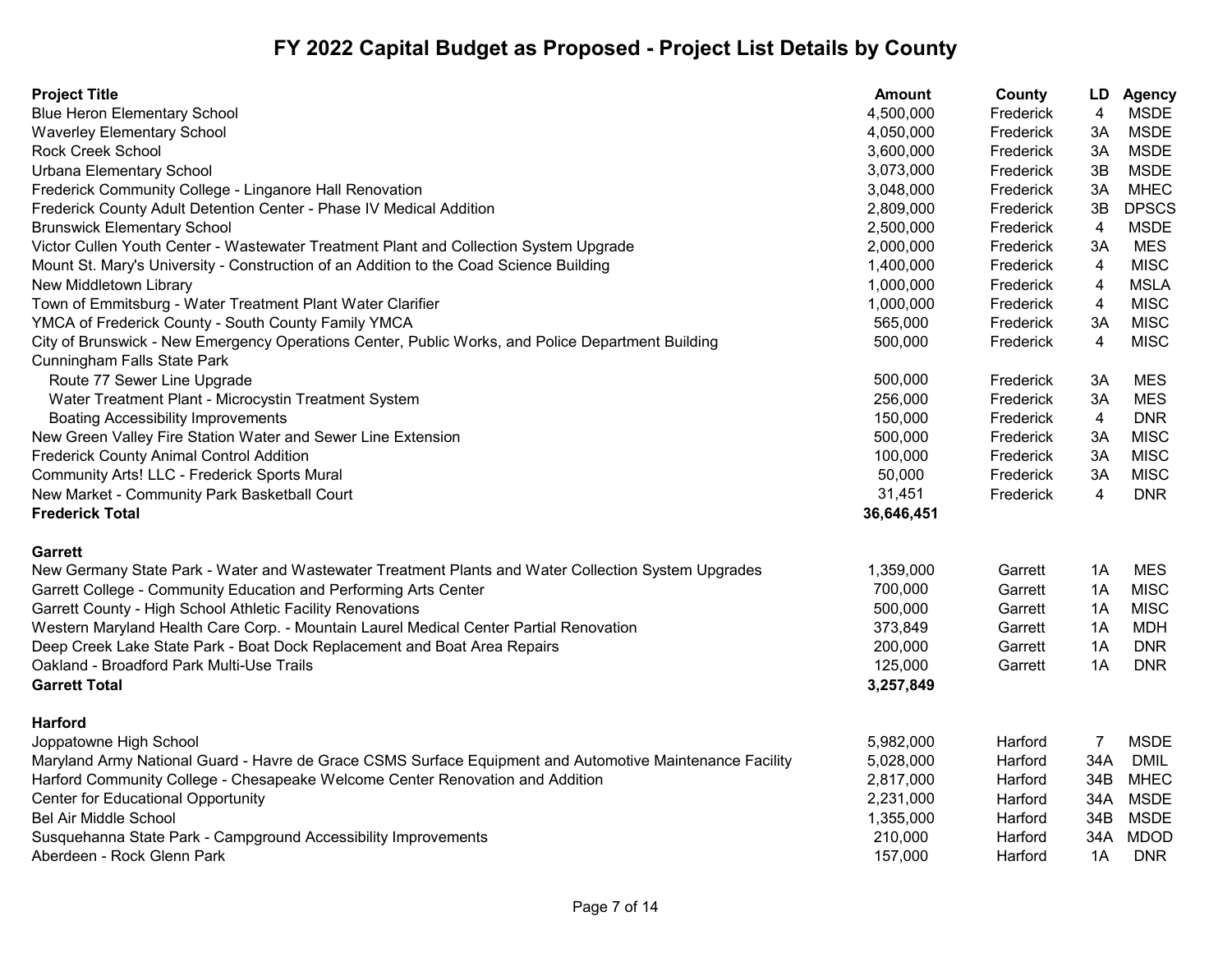| <b>Project Title</b>                                                                           | <b>Amount</b> | County     |     | LD Agency   |
|------------------------------------------------------------------------------------------------|---------------|------------|-----|-------------|
| City of Havre de Grace - Marina Dredging Engineering                                           | 150,000       | Harford    | 34A | <b>DNR</b>  |
| Water Street Boat Ramp Parking Lot                                                             | 133,500       | Harford    | 34A | <b>DNR</b>  |
| Former Ames Shopping Plaza Hazardous Substance Clean-up                                        | 50,000        | Harford    | 34A | MDE         |
| <b>Harford Total</b>                                                                           | 18,113,500    |            |     |             |
| <b>Howard</b>                                                                                  |               |            |     |             |
| Howard Community College - Mathematics and Athletics Complex                                   | 13,844,000    | Howard     | 12  | <b>MHEC</b> |
| New High School #13                                                                            | 13,500,000    | Howard     | 13  | <b>MSDE</b> |
| <b>Talbott Springs Elementary School</b>                                                       | 5,652,000     | Howard     | 13  | <b>MSDE</b> |
| Maryland School for the Deaf - Columbia Campus New Emergency Notification System               | 4,275,000     | Howard     | 9B  | <b>MSD</b>  |
| <b>Ellicott City Flood Management</b>                                                          |               |            |     |             |
| E. Coli H7 Mitigation Pond                                                                     | 2,400,000     | Howard     | 9Β  | MDE         |
| <b>Maryland Avenue Culverts</b>                                                                | 370,000       | Howard     | 9B  | <b>MDE</b>  |
| Mission First Housing Development Corporation - New Eight-Unit Affordable Housing Construction | 800,000       | Howard     | 12  | <b>MDH</b>  |
| Merriweather Post Pavilion - Renovation                                                        | 500,000       | Howard     | 12  | <b>MISC</b> |
| State Police Tactical Services Facility: Operations Building                                   | 177,000       | Howard     | 13  | <b>MSP</b>  |
| Renovation of Clifton T. Perkins Hospital North Wing                                           | 106,000       | Howard     | 13  | <b>MDH</b>  |
| Days End Farm Horse Rescue - Facility Acquisition                                              | 100,000       | Howard     | 9A  | <b>MISC</b> |
| <b>Howard Total</b>                                                                            | 41,724,000    |            |     |             |
| Kent                                                                                           |               |            |     |             |
| Rock Hall Wastewater Treatment Plant System Enhanced Nutrient Removal Upgrade                  | 12,070,000    | Kent       | 36  | <b>MDE</b>  |
| Chestertown - Wilmer Park                                                                      | 209,394       | Kent       | 36  | <b>DNR</b>  |
| Rock Hall Volunteer Fire Department - Fire and Rescue Vessel                                   | 50,000        | Kent       | 98  | <b>DNR</b>  |
| <b>Kent Total</b>                                                                              | 12,329,394    |            |     |             |
| <b>Montgomery</b>                                                                              |               |            |     |             |
| Colonel E. Brooke Lee Middle School                                                            | 13,042,762    | Montgomery | 19  | <b>MSDE</b> |
| Montgomery College - Catherine and Isiah Leggett Math and Science Building                     | 11,630,000    | Montgomery | 20  | <b>MHEC</b> |
| Gaithersburg Cluster Elementary School #8                                                      | 8,725,000     | Montgomery | 17  | <b>MSDE</b> |
| Poolesville Waste Water Plant Denitrification Upgrade                                          | 6,188,671     | Montgomery | 15  | <b>MDE</b>  |
| Northwest Branch Sanitary Sewer Reconstruction - Basin MC Section 5                            | 5,279,040     | Montgomery | 98  | <b>MDE</b>  |
| Sligo Creek Sanitary Sewer Reconstruction - Basin MC Section 5                                 | 4,254,120     | Montgomery | 98  | <b>MDE</b>  |
| Gaithersburg Middle School                                                                     | 3,870,000     | Montgomery | 17  | <b>MSDE</b> |
| Cabin John Sanitary Sewer Reconstruction - Basin MC Section 5                                  | 3,685,500     | Montgomery | 98  | <b>MDE</b>  |
| John F. Kennedy High School                                                                    | 3,257,238     | Montgomery | 19  | <b>MSDE</b> |
| Rock Creek Sanitary Sewer Reconstruction - Basin MC Section 5                                  | 2,955,420     | Montgomery | 98  | <b>MDE</b>  |
| Watkins Mill High School                                                                       | 2,475,000     | Montgomery | 39  | <b>MSDE</b> |
| Judith A. Resnik Elementary School                                                             | 2,070,000     | Montgomery | 39  | <b>MSDE</b> |
| Paint Branch Sanitary Sewer Reconstruction - Basin MC Section 5                                | 2,028,780     | Montgomery | 98  | <b>MDE</b>  |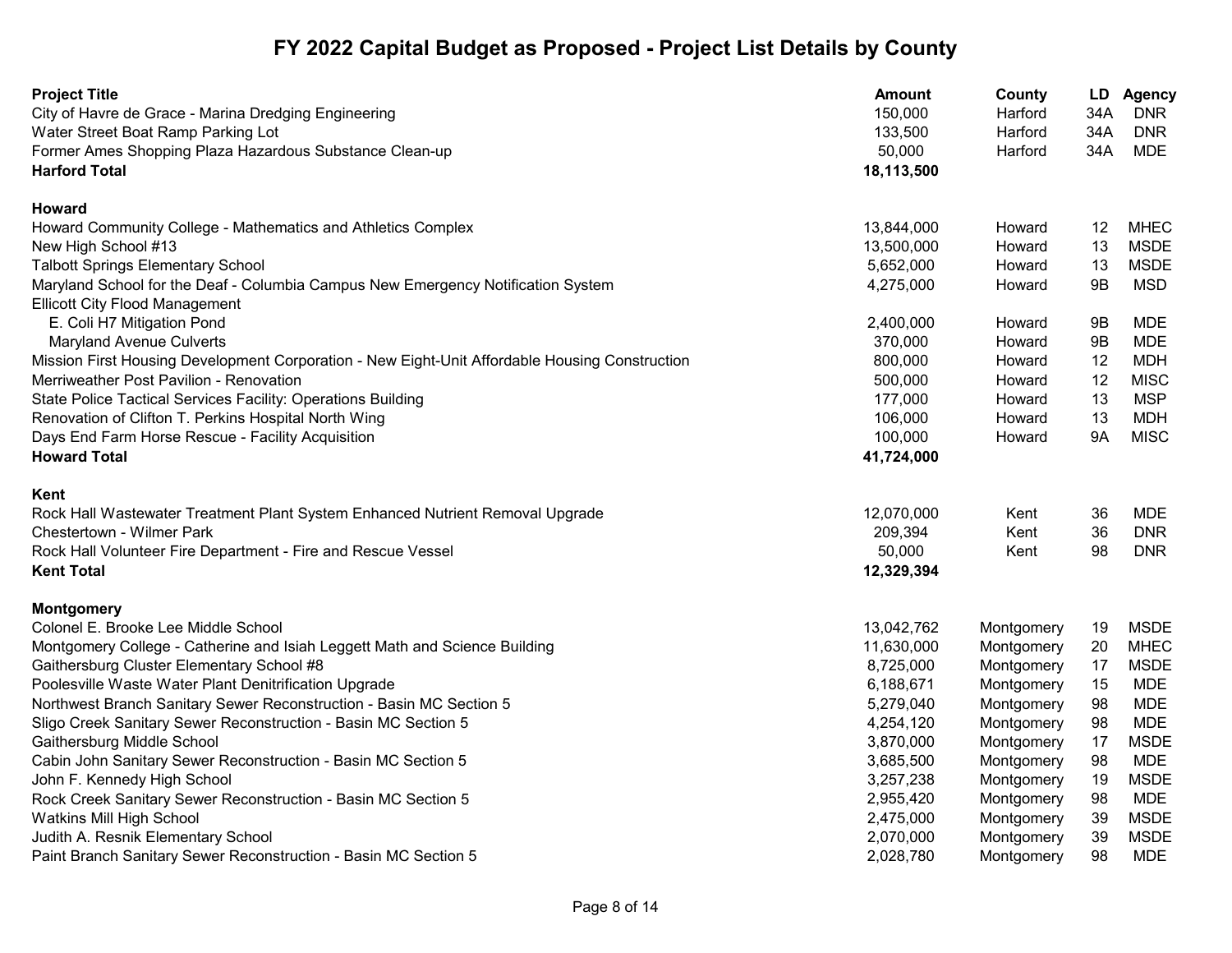| <b>Project Title</b>                                                                            | <b>Amount</b> | County              | LD   | <b>Agency</b> |
|-------------------------------------------------------------------------------------------------|---------------|---------------------|------|---------------|
| Spark M. Matsunaga Elementary School                                                            | 1,710,000     | Montgomery          | 39   | <b>MSDE</b>   |
| <b>Cold Springs Elementary School</b>                                                           | 1,193,000     | Montgomery          | 15   | <b>MSDE</b>   |
| Forest Oak Middle School                                                                        | 1,130,000     | Montgomery          | 17   | <b>MSDE</b>   |
| Holy Cross Health - Hospital Emergency Department Renovation                                    | 1,092,000     | Montgomery          | 18   | <b>MISC</b>   |
| <b>Monocacy Elementary School</b>                                                               | 1,035,000     | Montgomery          | 15   | <b>MSDE</b>   |
| Ronald McNair Elementary School                                                                 | 975,000       | Montgomery          | 15   | <b>MSDE</b>   |
| <b>Twinbrook Elementary School</b>                                                              | 946,000       | Montgomery          | 17   | <b>MSDE</b>   |
| North Bethesda Middle School                                                                    | 905,000       | Montgomery          | 16   | <b>MSDE</b>   |
| Montgomery Blair High School                                                                    | 871,000       | Montgomery          | 20   | <b>MSDE</b>   |
| Cornerstone Montgomery, Inc. - Residential Housing Units Renovation                             | 457,050       | Montgomery          | 17   | <b>MDH</b>    |
| Thomas W. Pyle Middle School                                                                    | 294,000       | Montgomery          | 16   | <b>MSDE</b>   |
| Mary's Center for Maternal and Child Care, Inc. - Main Headquarters Building Systems Renovation | 289,034       | Montgomery          | 20   | <b>MDH</b>    |
| Rockville - Potomac Woods Park Playground Replacement                                           | 122,750       | Montgomery          | 17   | <b>DNR</b>    |
| <b>Montgomery Total</b>                                                                         | 80,481,365    |                     |      |               |
| <b>Prince George's</b>                                                                          |               |                     |      |               |
| University of Maryland, College Park                                                            |               |                     |      |               |
| <b>Chemistry Building Wing 1 Replacement</b>                                                    | 45,190,000    | Prince George's     | - 21 | <b>USM</b>    |
| Campuswide Building Systems and Infrastructure Improvements                                     | 10,000,000    | Prince George's     | 21   | <b>USM</b>    |
| Atlantic Building Restroom Accessibility Improvements                                           | 104,000       | Prince George's 21  |      | <b>MDOD</b>   |
| Urban Stormwater Retrofit Public Private Partnership, Phase 4                                   | 30,000,000    | Prince George's 98  |      | <b>MDE</b>    |
| Prince George's Community College - Marlboro Hall Renovation and Addition                       | 24,137,000    | Prince George's 25  |      | <b>MHEC</b>   |
| New Juvenile Services Female Detention Center                                                   | 23,427,000    | Prince George's 27A |      | <b>DJS</b>    |
| New Glenridge Area Middle School #2                                                             | 10,703,000    | Prince George's 22  |      | <b>MSDE</b>   |
| William Schmidt Outdoor Educational Center                                                      | 10,538,818    | Prince George's 27A |      | <b>MSDE</b>   |
| Broad Creek Sanitary Sewer Reconstruction - Basin Section 5                                     | 10,249,200    | Prince George's     | - 98 | <b>MDE</b>    |
| William Wirt Middle School                                                                      | 9,287,000     | Prince George's 22  |      | <b>MSDE</b>   |
| Northeast Branch Sanitary Sewer Reconstruction - Basin Section 5                                | 7,342,920     | Prince George's     | 98   | <b>MDE</b>    |
| Oxen Run Sanitary Sewer Reconstruction - Basin Section 5                                        | 5,672,160     | Prince George's     | -98  | <b>MDE</b>    |
| Northwest Branch Sanitary Sewer Reconstruction - Basin Section 5                                | 4,801,680     | Prince George's 98  |      | <b>MDE</b>    |
| Parkway Sanitary Sewer Reconstruction - Basin Section 5                                         | 3,861,000     | Prince George's 98  |      | <b>MDE</b>    |
| Bowie State University - MLK Communication Arts and Humanities Building                         | 3,600,000     | Prince George's 23A |      | <b>USM</b>    |
| Lower Anacostia Sanitary Sewer Reconstruction - Basin Section 5                                 | 2,471,907     | Prince George's     | - 98 | <b>MDE</b>    |
| Charles Herbert Flowers High School                                                             | 2,181,000     | Prince George's 24  |      | <b>MSDE</b>   |
| MedStar Southern Maryland Hospital - Inpatient Behavioral Health Unit Renovation                | 840,000       | Prince George's 27B |      | <b>MISC</b>   |
| African American Museum and Cultural Center - Addition                                          | 500,000       | Prince George's 47A |      | <b>MISC</b>   |
| The Velocity Companies LLC. - Hampton Park Sustainable Parking Infrastructure                   | 500,000       | Prince George's 25  |      | <b>MISC</b>   |
| Hyattsville - Urban Flooding Enhancements                                                       | 340,000       | Prince George's 22  |      | <b>DNR</b>    |
| Bladensburg World War I Memorial - Renovation                                                   | 320,000       | Prince George's 47A |      | <b>MISC</b>   |
| Cheltenham Youth Center - Water Treatment Plant Upgrade                                         | 230,000       | Prince George's 23B |      | <b>MES</b>    |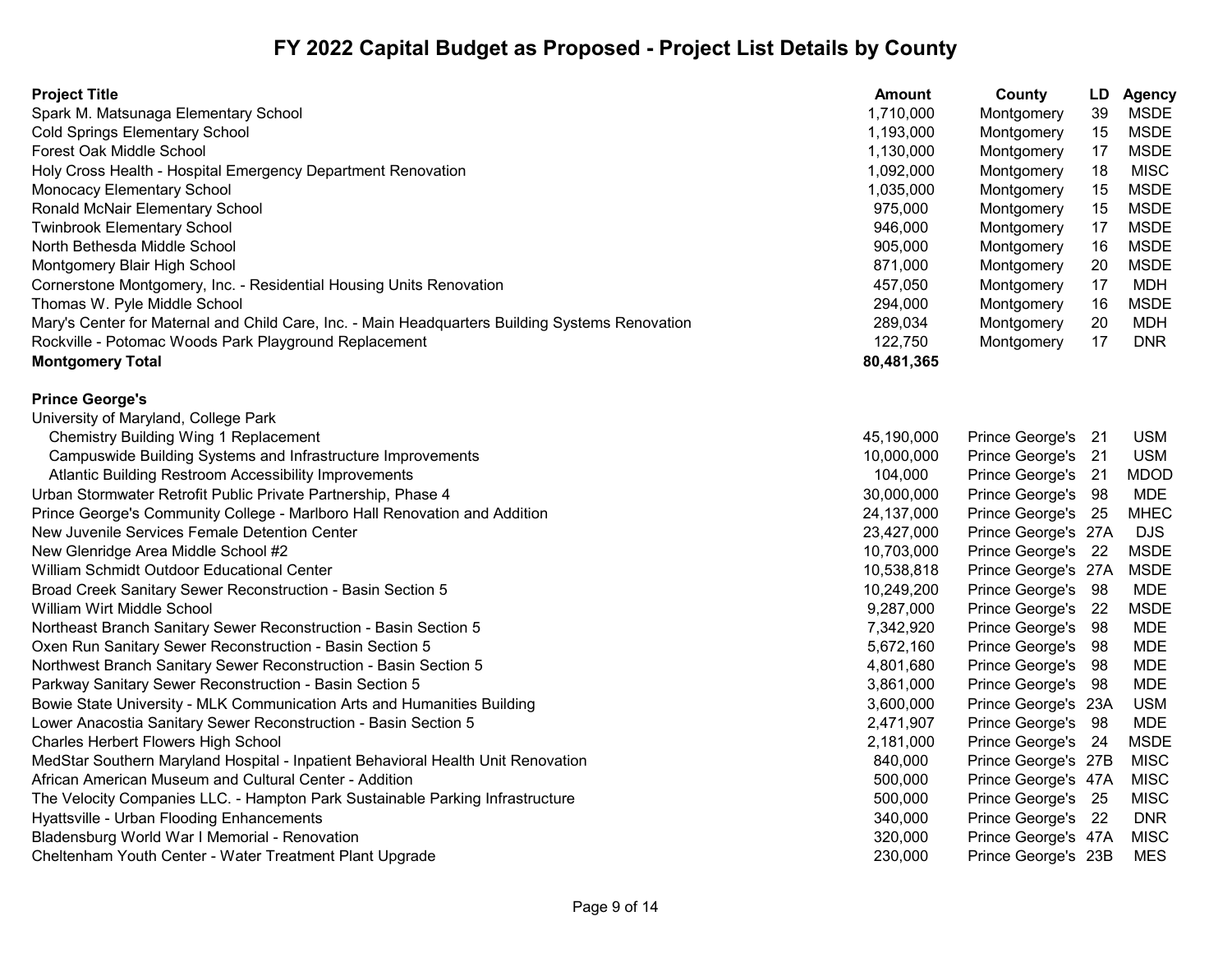| <b>Project Title</b>                                                                                     | <b>Amount</b> | County             |     | LD Agency   |
|----------------------------------------------------------------------------------------------------------|---------------|--------------------|-----|-------------|
| Riverdale Park - Field of Dreams Park                                                                    | 177,750       | Prince George's    | 22  | <b>DNR</b>  |
| Doctors Community Hospital - Simulation Center for Education and Training                                | 54,000        | Prince George's    | 22  | <b>MISC</b> |
| Prince George's County Fire Department - Water Safety Rescue Equipment                                   | 24,000        | Prince George's 98 |     | <b>DNR</b>  |
| <b>Prince George's Total</b>                                                                             | 206,552,435   |                    |     |             |
| Queen Anne's                                                                                             |               |                    |     |             |
| Southern Kent Island (SKI) Sanitary Project - Phase 3                                                    | 14,000,000    | Queen Anne's       | 36  | <b>MDE</b>  |
| Kent Island High School                                                                                  | 1,488,000     | Queen Anne's       | 36  | <b>MSDE</b> |
| <b>Kennard Elementary School</b>                                                                         | 663,000       | Queen Anne's       | 36  | <b>MSDE</b> |
| YMCA of the Chesapeake - Queen Anne's County Family YMCA and Senior Center                               | 565,000       | Queen Anne's       | 36  | <b>MISC</b> |
| Centreville Landing - Parking Lot and Bulkhead Enhancements                                              | 250,000       | Queen Anne's       | 36  | <b>DNR</b>  |
| Chesapeake Heritage and Visitor Center - Boat Ramp and Pier Improvements                                 | 250,000       | Queen Anne's       | 36  | <b>DNR</b>  |
| Crumpton Landing - Boat Ramp and Bulkhead Replacement                                                    | 250,000       | Queen Anne's       | 36  | <b>DNR</b>  |
| Kent Island Library Renovation and Expansion                                                             | 130,000       | Queen Anne's       | 36  | MSLA        |
| Southeast Creek Landing and Dredging                                                                     | 100,000       | Queen Anne's       | 36  | <b>DNR</b>  |
| <b>Queen Anne's Total</b>                                                                                | 17,696,000    |                    |     |             |
| St. Mary's                                                                                               |               |                    |     |             |
| St. Mary's College of Maryland                                                                           |               |                    |     |             |
| New Academic Building and Auditorium                                                                     | 20,013,000    | St. Mary's         |     | 29B SMCM    |
| Campus Infrastructure Improvements                                                                       | 1,500,000     | St. Mary's         |     | 29B SMCM    |
| Point Lookout State Park - Water Distribution and Sewer Collection System Upgrade                        | 6,756,000     | St. Mary's         | 29A | <b>MES</b>  |
| Mechanicsville Elementary School                                                                         | 4,940,000     | St. Mary's         | 29A | <b>MSDE</b> |
| University System of Maryland at Southern Maryland - Third Academic Building<br>Historic St. Mary's City | 4,829,000     | St. Mary's         | 29B | <b>USM</b>  |
| Maryland Heritage Interpretive Center                                                                    | 4,792,000     | St. Mary's         |     | 29B HSMCC   |
| State House Restrooms Accessibility Improvements                                                         | 490,000       | St. Mary's         |     | 29B MDOD    |
| St. Mary's County Adult Detention Center Upgrades, Housing, and Medical Units                            | 1,856,000     | St. Mary's         |     | 29A DPSCS   |
| Myrtle Point - Shoreline Enhancements                                                                    | 1,100,000     | St. Mary's         | 29C | <b>DNR</b>  |
| St. Patricks Creek - Federal Navigation Channel Maintenance Dredging                                     | 800,000       | St. Mary's         | 29A | <b>DNR</b>  |
| Piney Point Lighthouse and Museum - Shoreline Enhancements                                               | 640,000       | St. Mary's         | 29B | <b>DNR</b>  |
| Snow Hill Park - Boat Ramp Improvements                                                                  | 500,000       | St. Mary's         | 29A | <b>DNR</b>  |
| Leonardtown - Leonardtown Alley Network                                                                  | 225,000       | St. Mary's         | 29A | <b>DNR</b>  |
| <b>Bushwood Wharf Pier Repair</b>                                                                        | 125,000       | St. Mary's         | 29A | <b>DNR</b>  |
| Ridge Volunteer Fire Department - Purchase Fire and Rescue Vessel                                        | 50,000        | St. Mary's         | 98  | <b>DNR</b>  |
| St. Mary's Total                                                                                         | 48,616,000    |                    |     |             |
| <b>Somerset</b>                                                                                          |               |                    |     |             |
| University of Maryland Eastern Shore - School of Pharmacy and Health Professions                         | 18,716,000    | Somerset           | 38A | <b>USM</b>  |
| Somers Cove Marina Bulkhead Replacement and Marina Site Improvements - Phase 2                           | 2,000,000     | Somerset           | 38A | <b>DNR</b>  |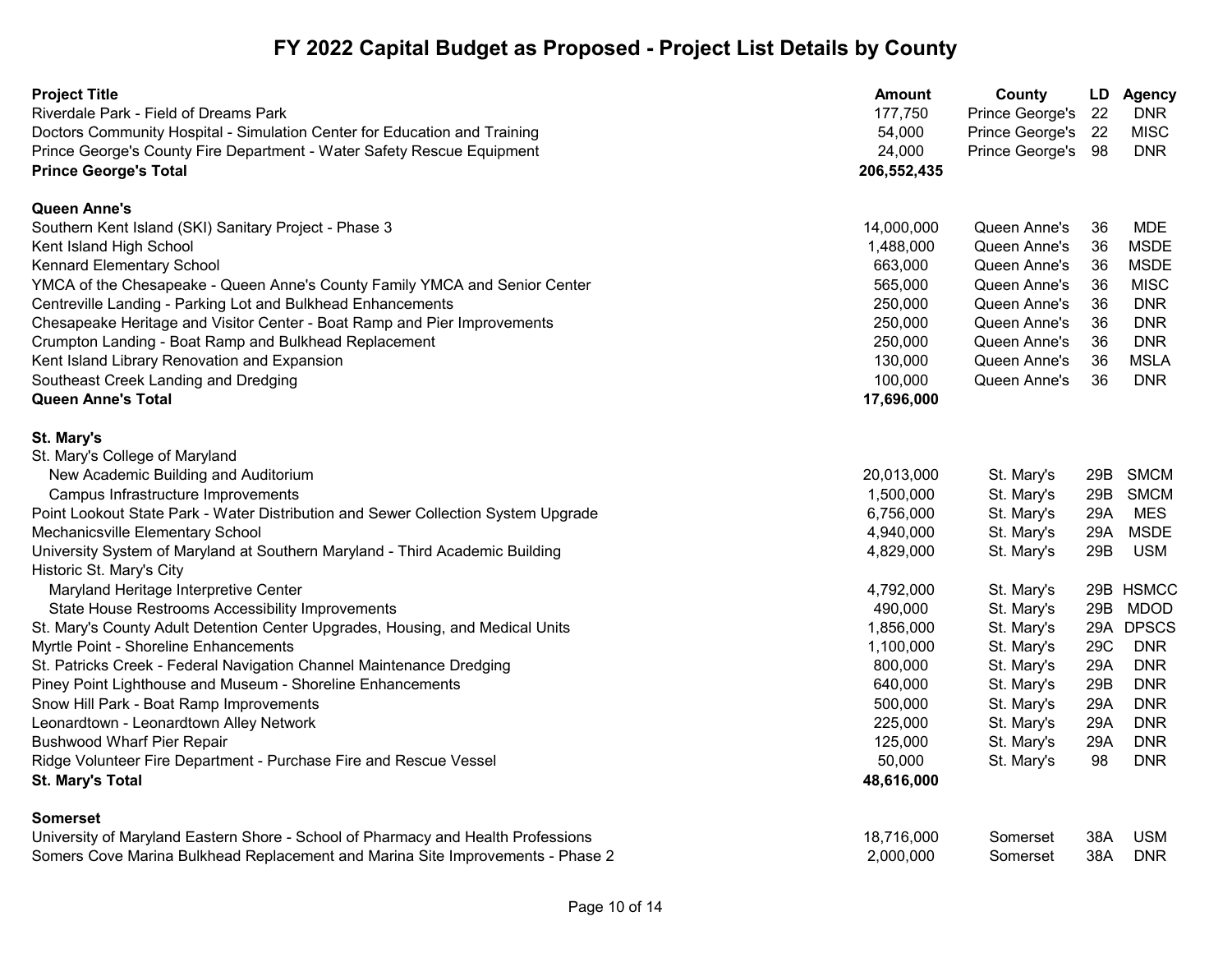| <b>Project Title</b>                                                                     | <b>Amount</b> | County     | LD             | <b>Agency</b> |
|------------------------------------------------------------------------------------------|---------------|------------|----------------|---------------|
| <b>Eastern Correctional Institution</b>                                                  |               |            |                |               |
| Wastewater Treatment Plant and Reverse Osmosis Reject Treatment Systems Upgrade          | 1,500,000     | Somerset   | 38A            | <b>MES</b>    |
| Co-Generation Plant - Fuel Conversion to Natural Gas                                     | 637,000       | Somerset   | 38A            | <b>MES</b>    |
| Greenwood Elementary School                                                              | 405,000       | Somerset   | 38A            | <b>MSDE</b>   |
| Dames Quarter Boat Ramp Bulkhead and Pier Improvements                                   | 150,000       | Somerset   | 38A            | <b>DNR</b>    |
| Janes Island State Park Boat Ramp and Transient Slip Repairs                             | 100,000       | Somerset   | 38A            | <b>DNR</b>    |
| Somers Cove Marina - General Maintenance                                                 | 100,000       | Somerset   | 38A            | <b>DNR</b>    |
| Crisfield Depot Piers and Walkways Improvements                                          | 90,000        | Somerset   | 38A            | <b>DNR</b>    |
| <b>Tylerton County Dock and Harbor Improvements</b>                                      | 75,000        | Somerset   | 38A            | <b>DNR</b>    |
| St. Peters Creek Marina Bulkhead and Finger Pier Replacement                             | 50,000        | Somerset   | 38A            | <b>DNR</b>    |
| <b>Somerset Total</b>                                                                    | 23,823,000    |            |                |               |
| <b>Talbot</b>                                                                            |               |            |                |               |
| Trappe Wastewater Treatment Plant Enhanced Nutrient Removal Upgrade                      | 7,105,000     | Talbot     | 37B            | <b>MDE</b>    |
| Windmill Sanitary Sewer Pump Station Relocation and Forcemain Project                    | 1,789,000     | Talbot     | 37B            | <b>MDE</b>    |
| Easton High School                                                                       | 1,087,000     | Talbot     | 37B            | <b>MSDE</b>   |
| St. Michael's Community Center - Renovation                                              | 500,000       | Talbot     | 37B            | <b>MISC</b>   |
| <b>Black Walnut Point - Shore Erosion Control</b>                                        | 185,000       | Talbot     | 37B            | <b>DNR</b>    |
| Chesapeake Bay Maritime Museum - Capital Improvements                                    | 140,000       | Talbot     | 37B            | <b>MISC</b>   |
| Glebe Road Hazardous Substance Clean-up                                                  | 100,000       | Talbot     | 37B            | <b>MDE</b>    |
| Easton Point Boat Ramp Parking Lot Improvements                                          | 50,000        | Talbot     | 37B            | <b>DNR</b>    |
| Harbor Road Boat Slip Improvements and Water Connections                                 | 30,000        | Talbot     | 37B            | <b>DNR</b>    |
| <b>Talbot Total</b>                                                                      | 10,986,000    |            |                |               |
|                                                                                          |               |            |                |               |
| Washington                                                                               |               |            |                |               |
| Town of Hancock Wastewater System Project                                                | 10,935,930    | Washington | 1C             | <b>MDE</b>    |
| Albert Powell Fish Hatchery Improvements                                                 | 8,719,000     | Washington | 2A             | <b>DNR</b>    |
| Smithsburg High School                                                                   | 5,389,000     | Washington | 2A             | <b>MSDE</b>   |
| Washington County District Court - Addition                                              | 5,275,000     | Washington | 2B             | <b>BPW</b>    |
| Hagerstown Revitalization                                                                | 2,250,000     | Washington | 98             | <b>MISC</b>   |
| Hagerstown Community College - Learning Resource Center Roof and Metal Panel Replacement | 1,175,000     | Washington | 2B             | <b>MHEC</b>   |
| Paramount Elementary School                                                              | 1,025,000     | Washington | 2A             | <b>MSDE</b>   |
| The Arc of Washington County, Inc. - Facility Renovation                                 | 750,000       | Washington | 2B             | <b>MDH</b>    |
| YMCA of Hagerstown                                                                       | 565,000       | Washington | 2B             | <b>MISC</b>   |
| Washington County Technical High School                                                  | 534,000       | Washington | 2B             | <b>MSDE</b>   |
| Eastern Elementary School                                                                | 478,000       | Washington | 2B             | <b>MSDE</b>   |
| Williamsport High School                                                                 | 352,000       | Washington | 1 <sup>C</sup> | <b>MSDE</b>   |
| Hancock - Widmyer Park Splash Park                                                       | 200,000       | Washington | 1 <sup>C</sup> | <b>DNR</b>    |
| Keedysville Springhouse Weir Wall Repair and Renovation                                  | 151,461       | Washington | 2A             | <b>MDE</b>    |
| Garden State Tannery Hazardous Substance Clean-up                                        | 100,000       | Washington | 1 <sub>C</sub> | <b>MDE</b>    |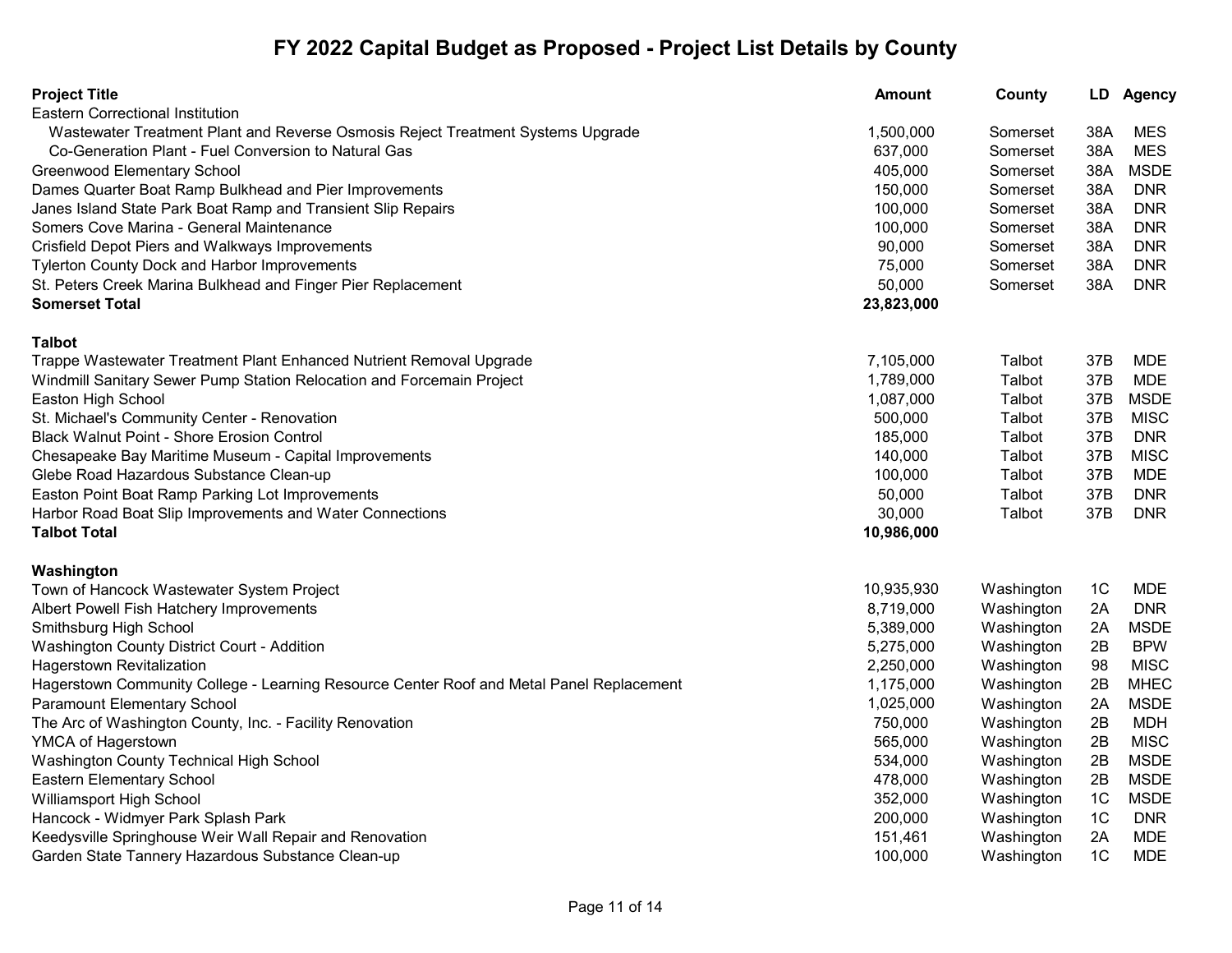| <b>Project Title</b><br>Williamsport Volunteer Fire and EMS - Fire and Rescue Vessel                  | <b>Amount</b><br>17,500 | County<br>Washington | LD<br>98 | <b>Agency</b><br><b>DNR</b> |
|-------------------------------------------------------------------------------------------------------|-------------------------|----------------------|----------|-----------------------------|
| <b>Washington Total</b>                                                                               | 37,916,891              |                      |          |                             |
| <b>Wicomico</b>                                                                                       |                         |                      |          |                             |
| Beaver Run Elementary School                                                                          | 7,563,000               | Wicomico             | 38B      | <b>MSDE</b>                 |
| Fruitland Tuxents Branch Drainage                                                                     | 2,036,296               | Wicomico             | 38B      | <b>MDE</b>                  |
| Pittsville Water Treatment Plant Upgrade                                                              | 1,106,199               | Wicomico             | 38C      | <b>MDE</b>                  |
| Lower Shore Clinic, Inc. - New Facility Construction                                                  | 905,000                 | Wicomico             | 37A      | <b>MDH</b>                  |
| Vehicles for Change - Capital Equipment for Eastern Shore Expansion                                   | 200,000                 | Wicomico             | 38B      | <b>MISC</b>                 |
| Elite Free State Cleaners Hazardous Substance Clean-up                                                | 100,000                 | Wicomico             | 38B      | <b>MDE</b>                  |
| <b>Wicomico Total</b>                                                                                 | 11,910,495              |                      |          |                             |
| Worcester                                                                                             |                         |                      |          |                             |
| State Police Barrack V - Berlin: New Barrack, Forensic Lab, and Garage                                | 11,402,000              | Worcester            | 38A      | <b>MSP</b>                  |
| Stephen Decatur Middle School                                                                         | 4,814,000               | Worcester            | 38A      | <b>MSDE</b>                 |
| Ocean City Beach Replenishment and Hurricane Protection Program                                       | 2,000,000               | Worcester            | 38C      | <b>DNR</b>                  |
| Pocomoke City - Water Tanks #1 and #2 Mixers                                                          | 990,825                 | Worcester            | 38A      | <b>MDE</b>                  |
| Berlin - Stephen Decatur Park Restrooms                                                               | 99,000                  | Worcester            | 38A      | <b>DNR</b>                  |
| Town of Ocean City Fire Department - Fire and Rescue Vessel Engine Replacement                        | 50,000                  | Worcester            | 98       | <b>DNR</b>                  |
| <b>Worcester Total</b>                                                                                | 19,355,825              |                      |          |                             |
| Regional                                                                                              |                         |                      |          |                             |
| <b>Howard Street Tunnel</b>                                                                           | 21,500,000              | Regional             | 98       | <b>MDOT</b>                 |
| Wor-Wic Community College - Applied Technology Building                                               | 15,750,000              | Regional             | 98       | <b>MHEC</b>                 |
| Baltimore Regional Neighborhoods Initiative                                                           | 12,000,000              | Regional             | 98       | <b>DHCD</b>                 |
| Public School Construction - Supplemental Capital Grant Program                                       | 4,799,182               | Regional             | 98       | <b>MSDE</b>                 |
| College of Southern Maryland - Student Resource Center                                                | 1,629,000               | Regional             | 98       | <b>MHEC</b>                 |
| Nourish Now - New Warehouse                                                                           | 600,000                 | Regional             | 98       | <b>MISC</b>                 |
| YMCA of Metropolitan Washington - Facility Upgrades                                                   | 565,000                 | Regional             | 98       | <b>MISC</b>                 |
| Johnson Wildlife Management Area and Hillsboro Natural Resources - Police Shooting Range Improvements | 200,000                 | Regional             | 98       | <b>DNR</b>                  |
| Anacostia River - Northeast and Northwest Branches                                                    | 100,000                 | Regional             | 98       | <b>MDE</b>                  |
| <b>Regional Total</b>                                                                                 | 57, 143, 182            |                      |          |                             |
| <b>Statewide</b>                                                                                      |                         |                      |          |                             |
| <b>Education</b>                                                                                      |                         |                      |          |                             |
| <b>School Construction</b>                                                                            |                         |                      |          |                             |
| <b>Built to Learn Fund</b>                                                                            | 520,000,000             | Statewide            | 99       | <b>MSDE</b>                 |
| Public School Safety Grant Program                                                                    | 10,000,000              | Statewide            | 99       | <b>MSDE</b>                 |
| Aging Schools Program                                                                                 | 6,109,000               | Statewide            | 99       | <b>MSDE</b>                 |
| <b>Public School Construction Program - Unallocated</b>                                               | 4,376,000               | Statewide            | 99       | <b>MSDE</b>                 |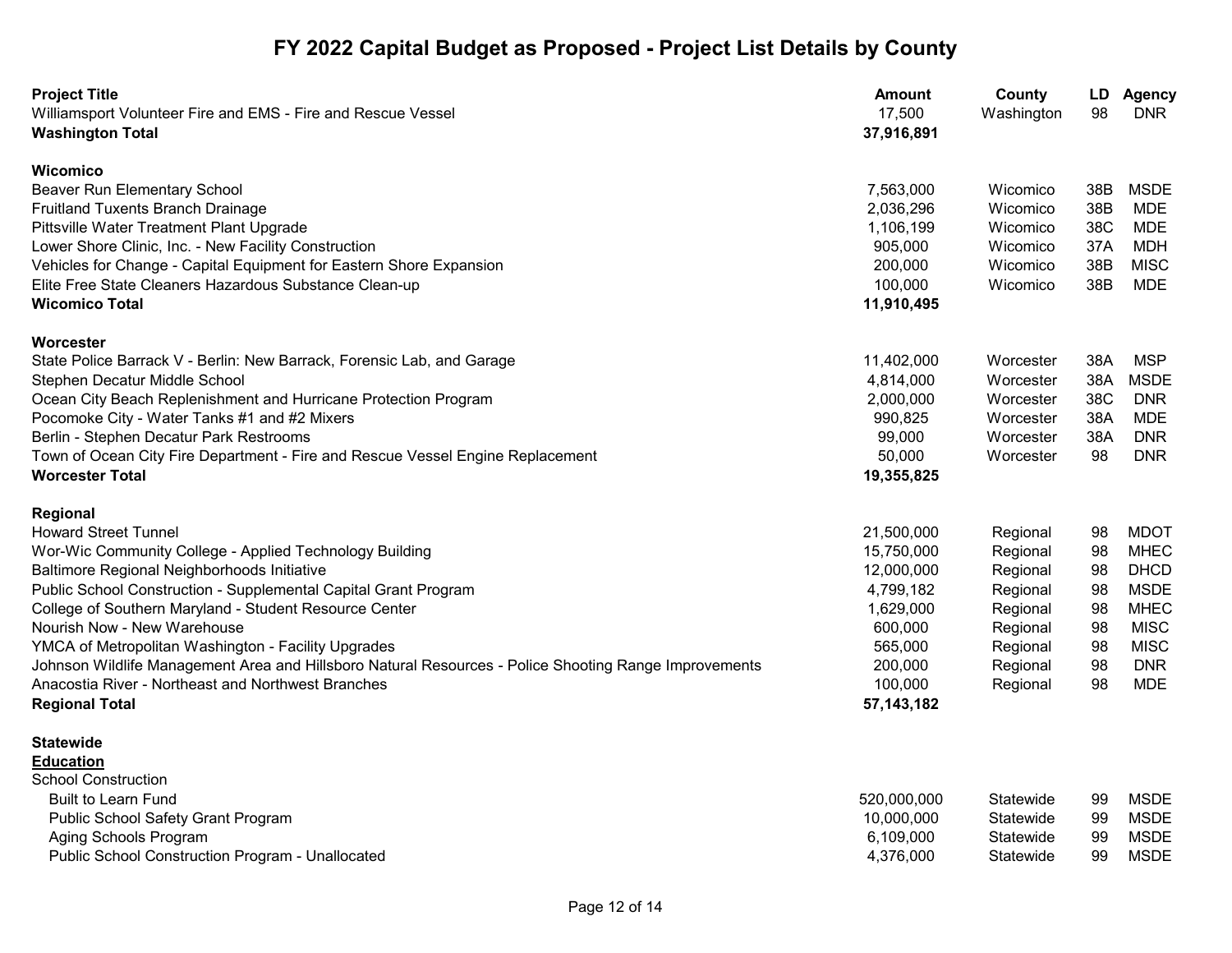| <b>Project Title</b>                                                     | Amount      | County    | LD | <b>Agency</b> |
|--------------------------------------------------------------------------|-------------|-----------|----|---------------|
| Nonpublic School Security Improvements                                   | 3,500,000   | Statewide | 99 | <b>MSDE</b>   |
| Senator James E. "Ed" DeGrange Nonpublic Aging Schools Program           | 3,500,000   | Statewide | 99 | <b>MSDE</b>   |
| University System of Maryland - Capital Facilities Renewal               | 25,000,000  | Statewide | 99 | <b>USM</b>    |
| <b>Community College Facilities Renewal Grant Program</b>                | 3,794,000   | Statewide | 99 | <b>MHEC</b>   |
| <b>Health and Environment</b>                                            |             |           |    |               |
| Department of Natural Resources                                          |             |           |    |               |
| Program Open Space                                                       |             |           |    |               |
| Local - Acquisition and Development Projects                             | 48,701,423  | Statewide | 99 | <b>DNR</b>    |
| Stateside - Land Acquisitions                                            | 41,964,714  | Statewide | 99 | <b>DNR</b>    |
| <b>Federal Funds</b>                                                     | 3,000,000   | Statewide | 99 | <b>DNR</b>    |
| Rural Legacy Program                                                     | 19,000,537  | Statewide | 99 | <b>DNR</b>    |
| Waterway Improvement Capital Projects                                    |             |           |    |               |
| U.S. Fish and Wildlife Service (USFWS) Boating Access Projects           | 2,500,000   | Statewide | 99 | <b>DNR</b>    |
| Statewide - Emergency Dredging and Navigation Needs                      | 1,411,900   | Statewide | 99 | <b>DNR</b>    |
| State Match for Federal Boating Access and Boating Infrastructure Grants | 250,000     | Statewide | 99 | <b>DNR</b>    |
| State Cost Share - Federal Clean Vessel Act Funding                      | 146,000     | Statewide | 99 | <b>DNR</b>    |
| Critical Maintenance Program                                             | 1,175,000   | Statewide | 99 | <b>DNR</b>    |
| Natural Resources Development Fund                                       |             |           |    |               |
| Bridge Inspection and Improvement Projects                               | 500,000     | Statewide | 99 | <b>DNR</b>    |
| Dam Assessments and Rehabilitation                                       | 500,000     | Statewide | 99 | <b>DNR</b>    |
| <b>Oyster Restoration Program</b>                                        | 260,000     | Statewide | 99 | <b>DNR</b>    |
| Department of Agriculture                                                |             |           |    |               |
| Agricultural Land Preservation Program                                   | 45,517,785  | Statewide | 99 | <b>MDA</b>    |
| Maryland Agricultural Cost-Share Program                                 | 5,000,000   | Statewide | 99 | <b>MDA</b>    |
| Maryland Department of the Environment                                   |             |           |    |               |
| Septic System Upgrade Program                                            | 15,000,000  | Statewide | 99 | MDE           |
| Hazardous Substance Clean-up Program - Site Assessments                  | 200,000     | Statewide | 99 | <b>MDE</b>    |
| <b>Public Safety and Safer Neighborhoods</b>                             |             |           |    |               |
| <b>Public Safety Communications System</b>                               | 5,300,000   | Statewide | 99 | <b>DOIT</b>   |
| <b>Other</b>                                                             |             |           |    |               |
| Washington Metropolitan Transit Authority Upgrades*                      | 167,000,000 | Statewide | 99 | <b>MDOT</b>   |
| Department of Housing and Community Development                          |             |           |    |               |
| <b>Rental Housing Programs</b>                                           | 62,500,000  | Statewide | 99 | <b>DHCD</b>   |
| Homeownership Programs                                                   | 26,000,000  | Statewide | 99 | <b>DHCD</b>   |
| <b>Strategic Demolition Fund</b>                                         | 21,000,000  | Statewide | 99 | <b>DHCD</b>   |
| Neighborhood Business Development Program                                | 17,700,000  | Statewide | 99 | <b>DHCD</b>   |
| Local Government Infrastructure Fund - Rural Broadband                   | 15,180,000  | Statewide | 99 | <b>DHCD</b>   |